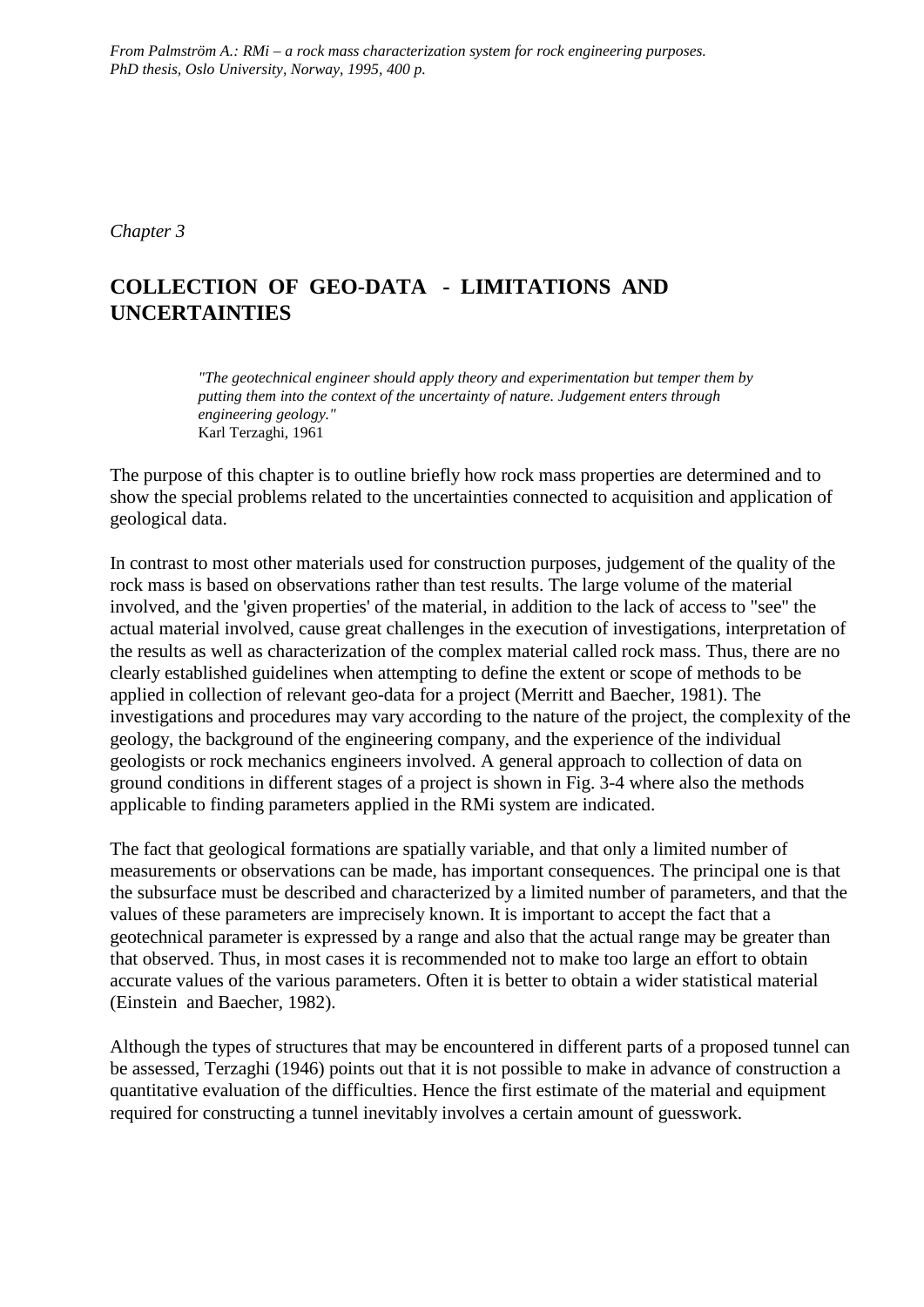# **3.1 GEO-DATA FOUND BEFORE, DURING AND AFTER EXCAVATION**

There are two main stages in the collection of geological data:

- 1. From observation and investigation on surface from which interpretations and extrapolations have to be made. These data are mainly used for planning of a project and are collected *before* construction (see Fig. 3-1).
- 2. From characterization of 'known' ground conditions; either in surfaces of excavations or in outcrops belonging to the excavation to be made. This more straight forward characterization is further dealt with later in this chapter.

Rock mass characterization *before* construction requires an understanding of the rock mass expected to be encountered, and the influence of the geologic variables inherent in any rock mass. Later, *during and after* construction, the characterization is carried out in the surfaces of the excavation on known conditions. The same parameters of the rock mass may be used in the characterization in all phases of the project.

Almost all types of geo-data collection require some degree of extrapolation, with projection from the known to the unknown (Piteau, 1973). How well this extrapolation is performed has obvious practical implications, since the method(s) used often can influence the amount of necessary subsurface exploration. Some principles of extrapolation are shown in Figs. 3-1 and 3-2.



Fig. 3-1 For deep tunnels the main source of geological information before construction is from surface observations in outcrops. Core drillings combined with the surface information can improve the accuracy of the geological interpretation and yield additional information of the rock mass condition. But as no information is available of the conditions where the tunnel is planned, unexpected rock mass conditions may be encountered.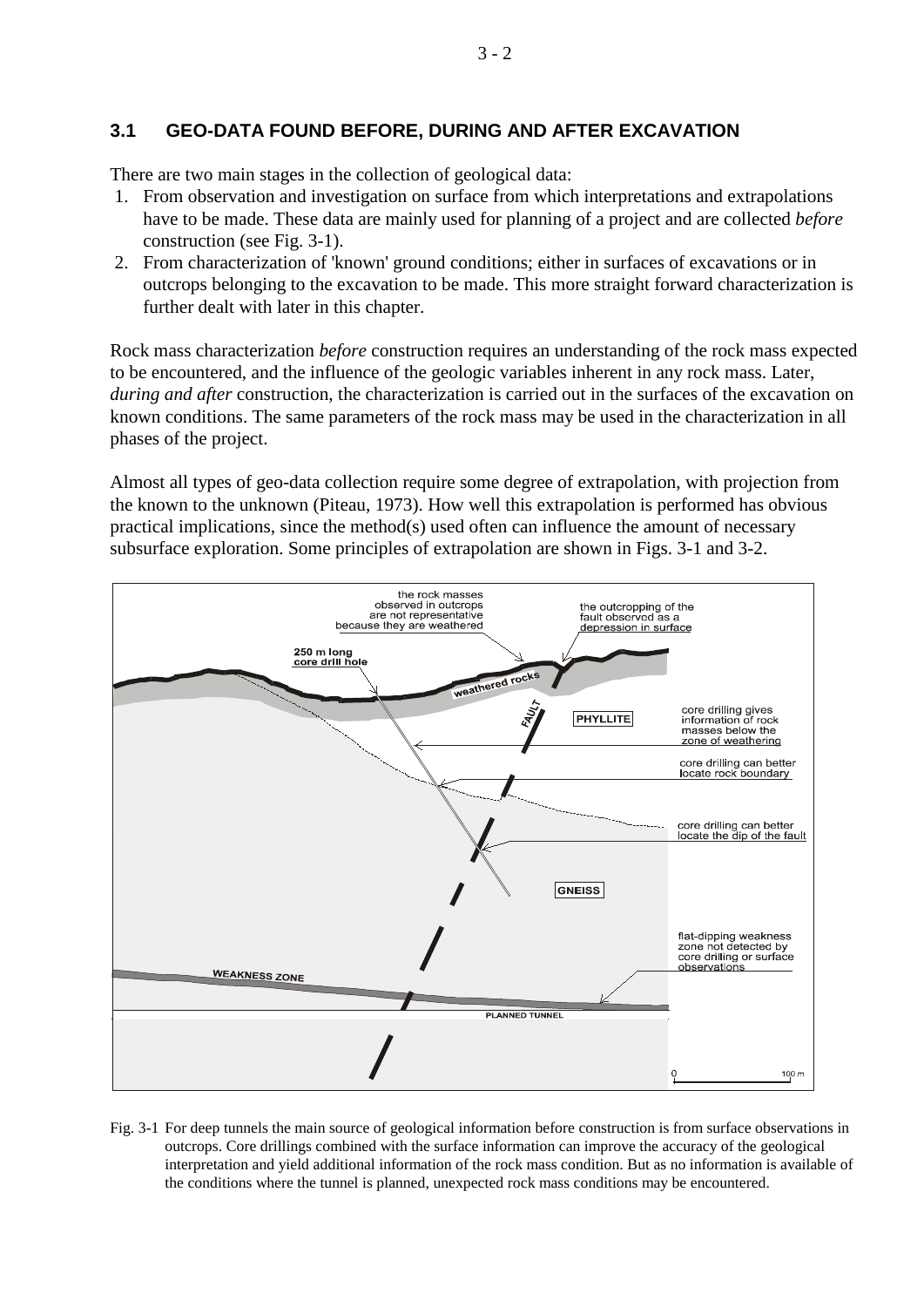

Fig. 3-2 For shallow caverns and tunnels the rock mass conditions can be found from core drillings penetrating the planned location. Surface mapping and geophysical measurements (refraction seismic) may further improve the quality of geo-data.



Fig. 3-3 In tunnels and in man made cuttings the 'real' rock masses can be observed in the excavated surfaces. The rock mass behaviour is often governed by the conditions in the volumes surrounding the tunnel. It is not possible to observe or measure the properties of the rock mass exactly.

The actual rock mass conditions are not known until they are encountered in the tunnel. But still it is not possible to determine the exact nature of the rock mass involved as parts of these are located outside the tunnel surface, as indicated in Fig. 3-3.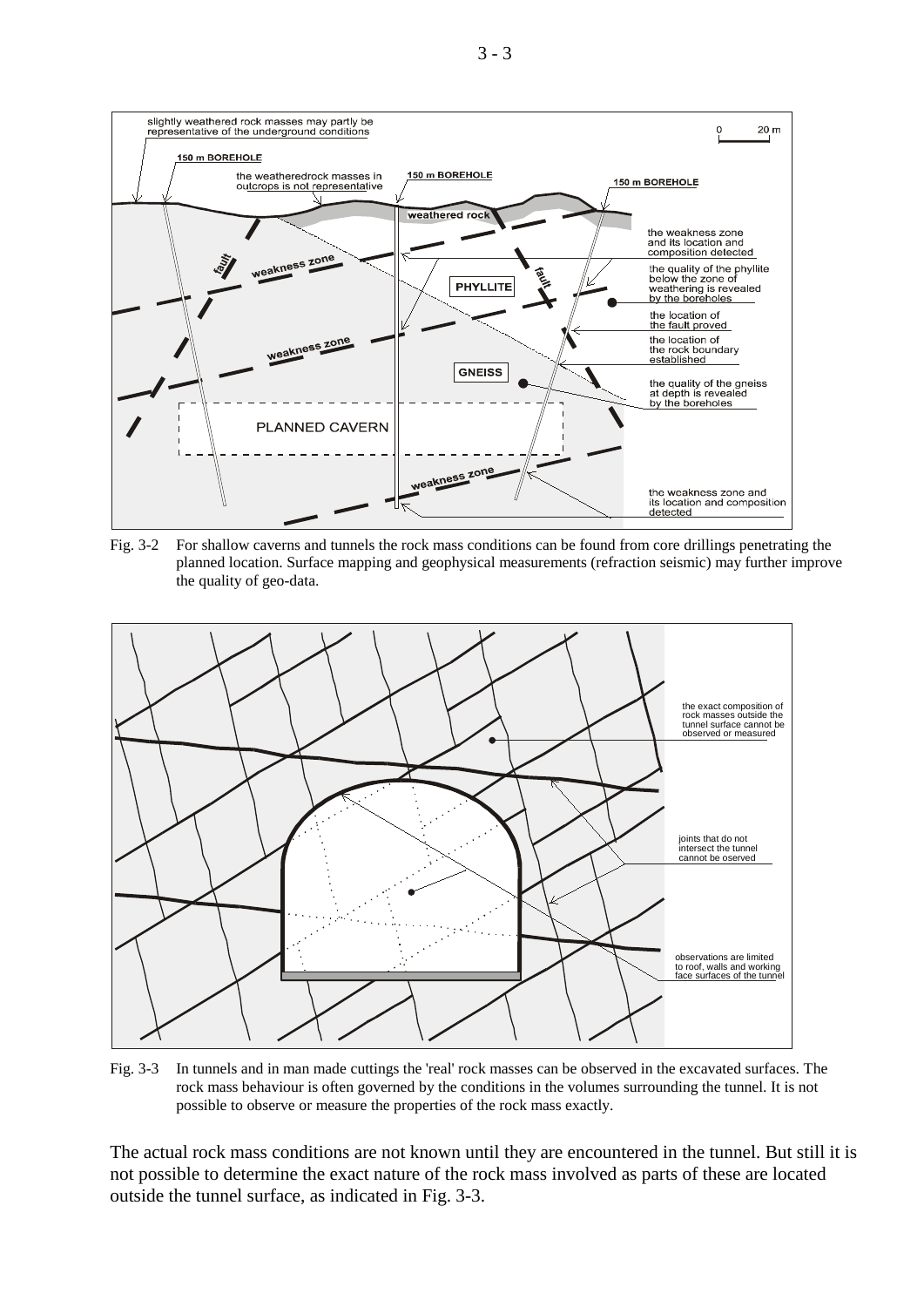The following features can influence determination of the quality of the rock mass in an excavation:

- The possible development of new discontinuities from the excavation process.
- The limited observation of the actual rock mass conditions where the surface is covered by mud, shotcrete, lining etc.
- The development of cracks from overloading of the ground surrounding the tunnel.

# **3.2 SOME METHODS USED IN GEO-DATA COLLECTION**

The methods for the collection of geological data have not changed very much over the past 20 years and there is still no acceptable substitute for the field mapping and core logging carried out by an experienced engineering geologist (Hoek, 1986). On certain projects it may be justified to set out a complete rock investigation program and generate a full suite of tests. In general, however, only a limited amount of testing is likely, and the main investigation is restricted to field observations. The reason is often the high cost of sub-surface exploration by core drilling or by the excavation of trial shafts and adits. The site of a proposed underground excavation is therefore seldom investigated as fully as a design engineer would wish.

The field observations are mainly carried out in the following types of locations:

- outcrops or cuttings;
- pilot tunnels, adits or shafts made before construction; and
- excavated tunnels/shafts/caverns.

And in addition: in bore holes made from these locations; or on drill cores. Also tests are made or samples for tests taken from these locations. More specifically, the various kinds of observations and tests used in description, characterization, tests and measurements of rock mass features are:

- In outcrop and surface observations, in the form of:
	- geological mapping;
	- engineering geological mapping; and
	- joint surveying.
- In bore holes, performed as:
	- core drilling; or
	- percussion boring.
- Geophysical methods, the main types being:
	- seismic reflection measurements;
	- seismic refraction measurements:
	- cross hole tomography measurements;
	- resistivity measurements; as well as
	- radar, electromagnetic and
	- gravity measurements.
- Laboratory tests of geological and mechanical properties of rock samples and limited volumes of rock masses, some of the tests are:
	- mineral composition and texture;
	- compressive strength;
	- tensile strength;
	- shear strength;
	- elastic constants; as well as
	- density, porosity, anisotropy, and
	- durability.
- Various field investigations and tests, such as: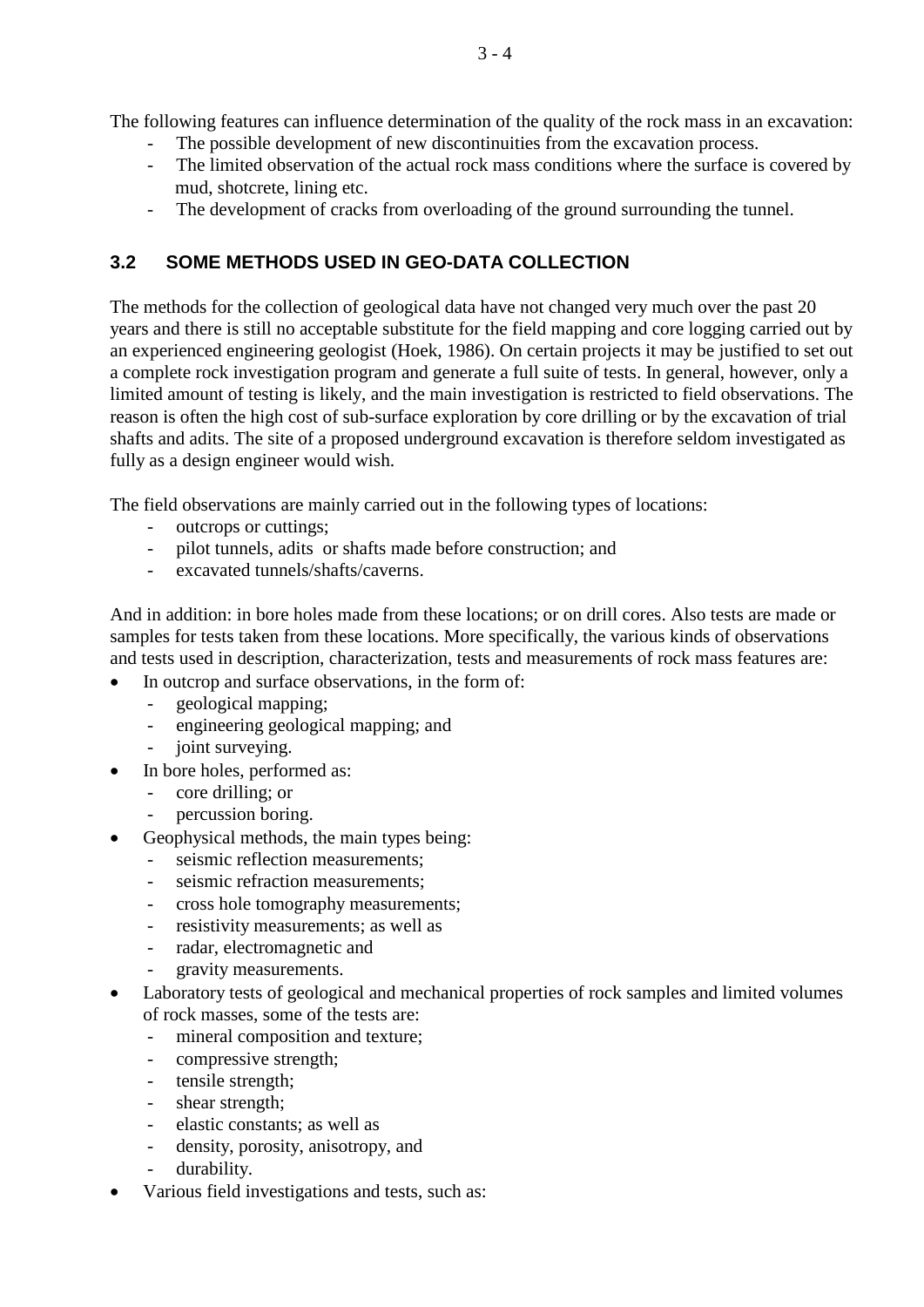- deformation measurements in excavations;
- modulus measurements of rock masses:
- in situ stress measurements:
- hydraulic fracturing; and
- permeability tests.

For various reasons the simple observations made on the surface provide the most reliable data of rock mass parameters (Bieniawski, 1984). If the observation of outcrops yields insufficient knowledge for forecasting the ground conditions for a planned site, or if unfavourable rock conditions are anticipated, various other investigations may furnish more specific information on the rock conditions. The following sections briefly outline the principles in applying these for geodata collection and how rock mass features influence the results and procedures. Methods for numerical characterizations from various types of measurements are described in Appendix 3.

# **3.2.1 Geological observations and mapping**

Conventional geological mapping is conducted before construction to determine rock types, delineate major geological structures, such as faults, dykes, lithological contacts, and any other features that present major weakness zones in the mass. Large features like faults can be individually mapped in outcrops, trenches, or exploratory openings. Their course can be significantly better projected through intersections with borings. Regional or local geology may be of use in projecting faults or large shears to unexplored parts of the rock mass, but poor correlation between predicted and encountered geology in tunnelling casts doubt on the accuracy with which structural features at the surface can be projected into a rock mass (Wahlstrom, 1969; Dowding and Miller, 1975).

The knowledge of the underground from surface mapping is usually limited to information found in sporadic point observations, core drilling and occasionally in extensive outcrops or cuttings. The engineering geologist's task is from this information, combined with geo-logical information, to interpolate and to estimate the properties of the rock masses and the constituent rock types at the site. The quality of this depends upon the simplicity of the geology, the experience of the geologist and rock engineer, and in addition the possibility of observing representative rock masses in outcrops. Table 3-1 shows the influence, which the geological setting may have on the confidence of the rock mass characteristics observed.

| TERM                  | <b>DESCRIPTION</b>                                                                                                                                                                                                                           |
|-----------------------|----------------------------------------------------------------------------------------------------------------------------------------------------------------------------------------------------------------------------------------------|
| High level            | Massive homogeneous rock units with large vertical and lateral extent. History<br>of low tectonic stress levels.                                                                                                                             |
| Intermediate<br>level | Rock characteristics are generally predictable but with expected lateral and<br>vertical variability. Systematic tectonic stress features.                                                                                                   |
| Low level             | Extremely variable rock conditions due to depositional processes, structural<br>complexity, mass movement or buried topography. Frequent lateral and<br>vertical changes can be expected. Frequent and variable tectonic stress<br>features. |

TABLE 3-1 CLASSIFICATION OF OUTCROP CONFIDENCE (from Kirkaldie, 1988)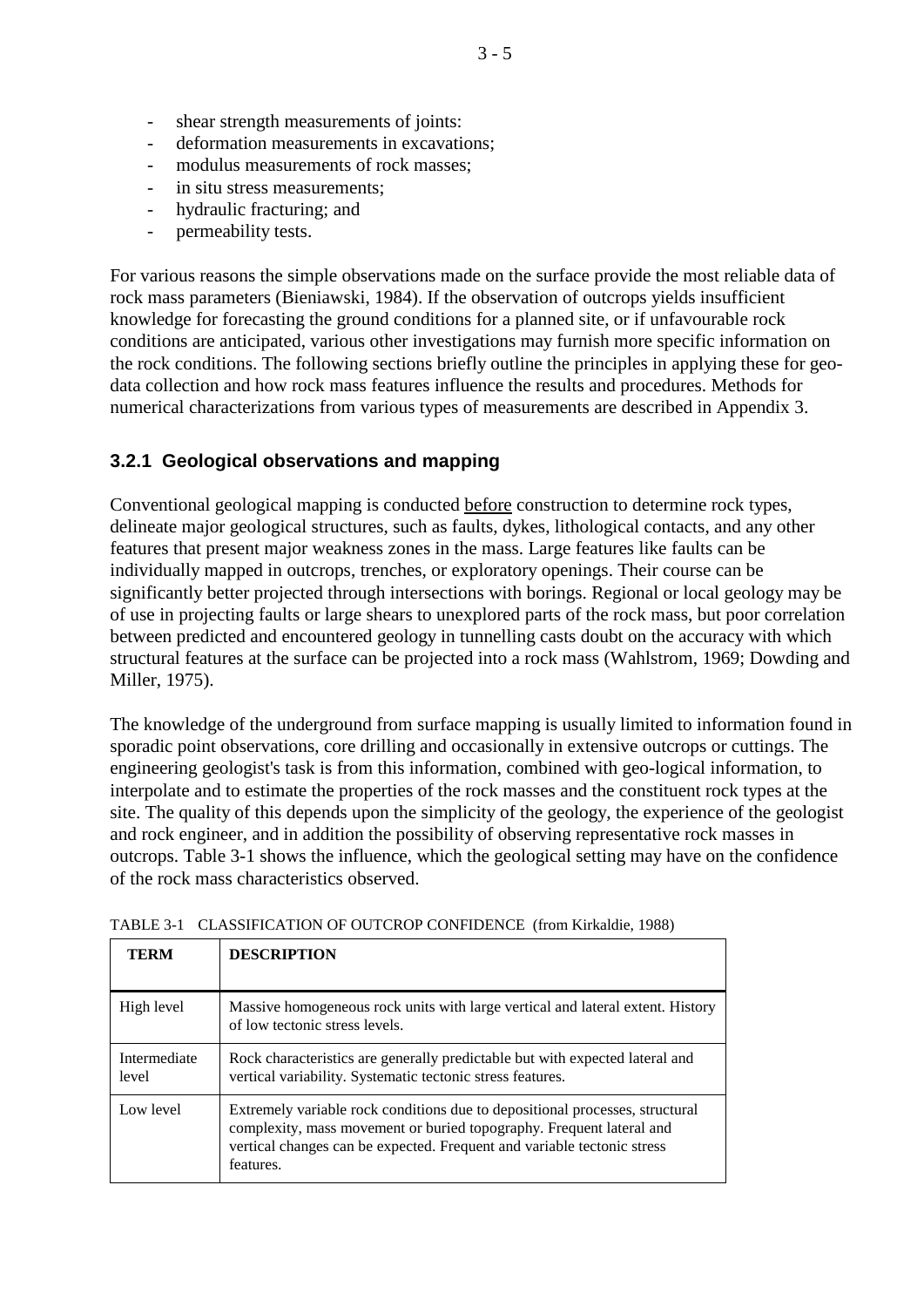



Fig. 3-4 The main principles in acquisition of data on geological and ground conditions before construction of a project (modified from Bieniawski, 1984). Methods useful in collection of input data to RMi are shown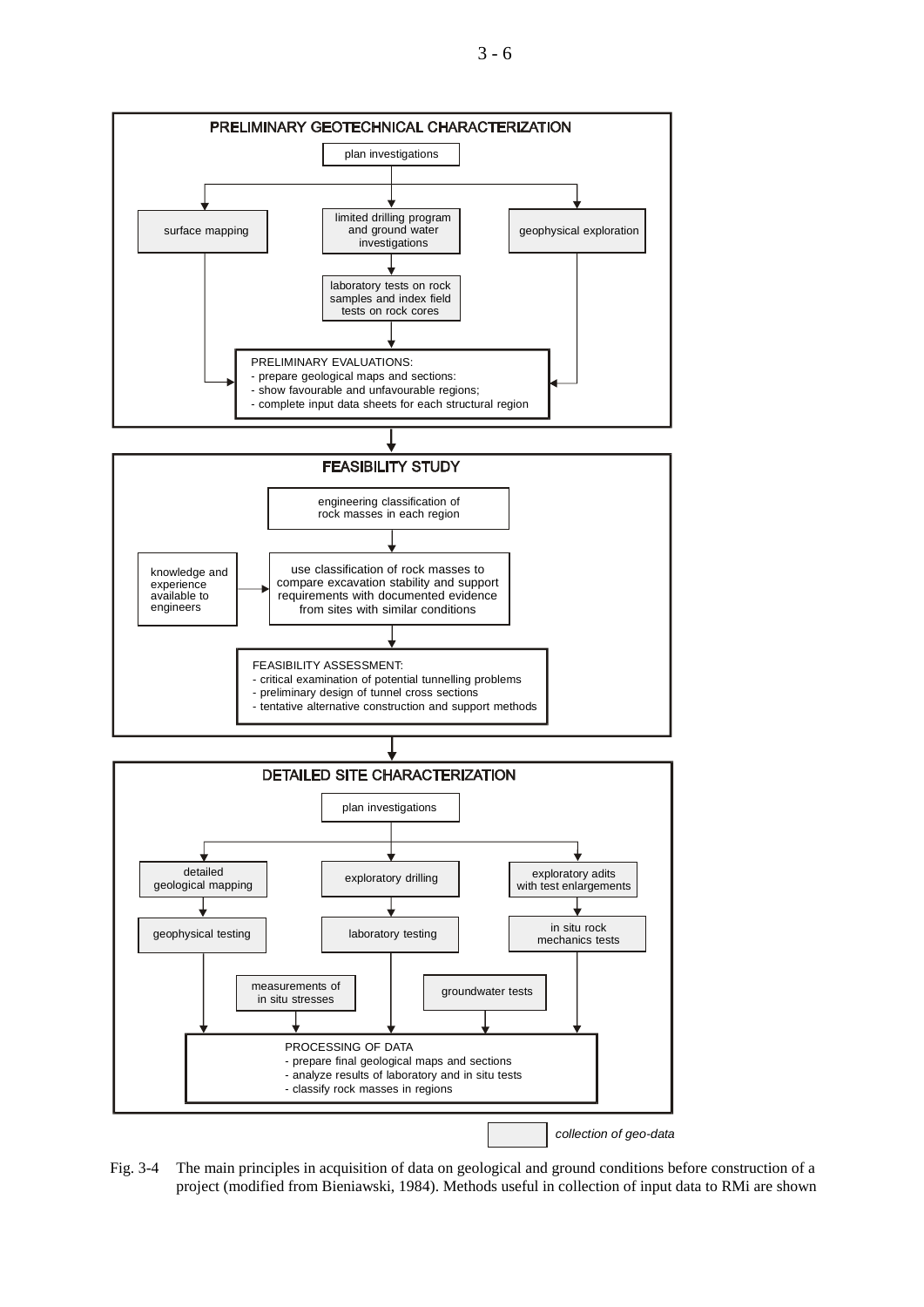Geological and engineering geological mapping provide three types of information:

- 1. Rock type and distribution with estimate of strength. At this stage of the planning Herget (1982) recommends that rock strength can be judged from simple hardness tests in the field with geological pick or rebound hammer.
- 2. Location of major weakness zones or larger faults, which are described individually.
- 3. Description of jointing including data on spacings and frictional properties. Detailed joint measurements can be carried out in specially designed joint surveys.

During and after excavation the observations are made on 'known' surfaces. From this it follows that the descriptions can be much more detailed for use in various analyses and methods of design.

# 3.2.2 Joint surveys

Joint surveys are mainly made during the planning stage of a rock construction to provide more detailed information on the jointing. They can also be conducted for special engineering purposes, such as for slope stability analyses in opencast mines, rock slopes, cuttings or valley sides.

Some form of *statistical* approach can be beneficial in such surveys because of the inherent stochastic nature of joints and because complete information concerning their geometry can never be obtained. Hudson and Priest (1979) find that the ability to express block lengths, areas and volumes by statistical distribution functions will be of great assistance in the characterization of rock mass geometry.

The objective of statistical sampling is to infer characteristics of a large population without measuring all its members. The joints measured or *sampled* are only a portion of those exposed, and these in turn are only a small part of all the joints in the rock mass. Various survey methods may be used to sample the jointing, but in all instances the sample will have a bias dependent upon nature of the exposed face and the method of sampling (Einstein and Baecher, 1983)

In common joint surveys, Einstein and Baecher (1983) use three geometric properties which can be described statistically. These, which might be recorded in a number of equivalent measures, involve:

- Density of joints (joint spacings, numbers per rock volume or per outcrop area).
- Size (trace lengths, joint surface areas or radii).
- Planar orientation (strike or dip direction and dip).

Sampling is conducted on limited exposed rock surfaces in the form of outcrops, trenches, and tunnels in addition to bore hole walls and drill cores. If the surface is large, the number of joints exposed may also be large and some form of selection may have to be applied to reduce the sample size. Techniques which rely on the geologist's judgement for recognising the joint sets of importance can greatly reduce the volume, but there is always the risk of missing or discounting sets which are nevertheless of considerable importance (Robertson, 1970). This risk is greatly reduced when using some standard sampling plan, for instance:

- the unit area method (Krumbein and Graybill, 1965),
- the detail line survey, or
- the cluster sampling plan.

Piteau (1970, 1973) and Robertson (1970) have made important contributions to joint surveys from practical experiences in South African mines. Joint surveys are also described by Baecher and Lanney (1978) and Einstein and Baecher (1982, 1983).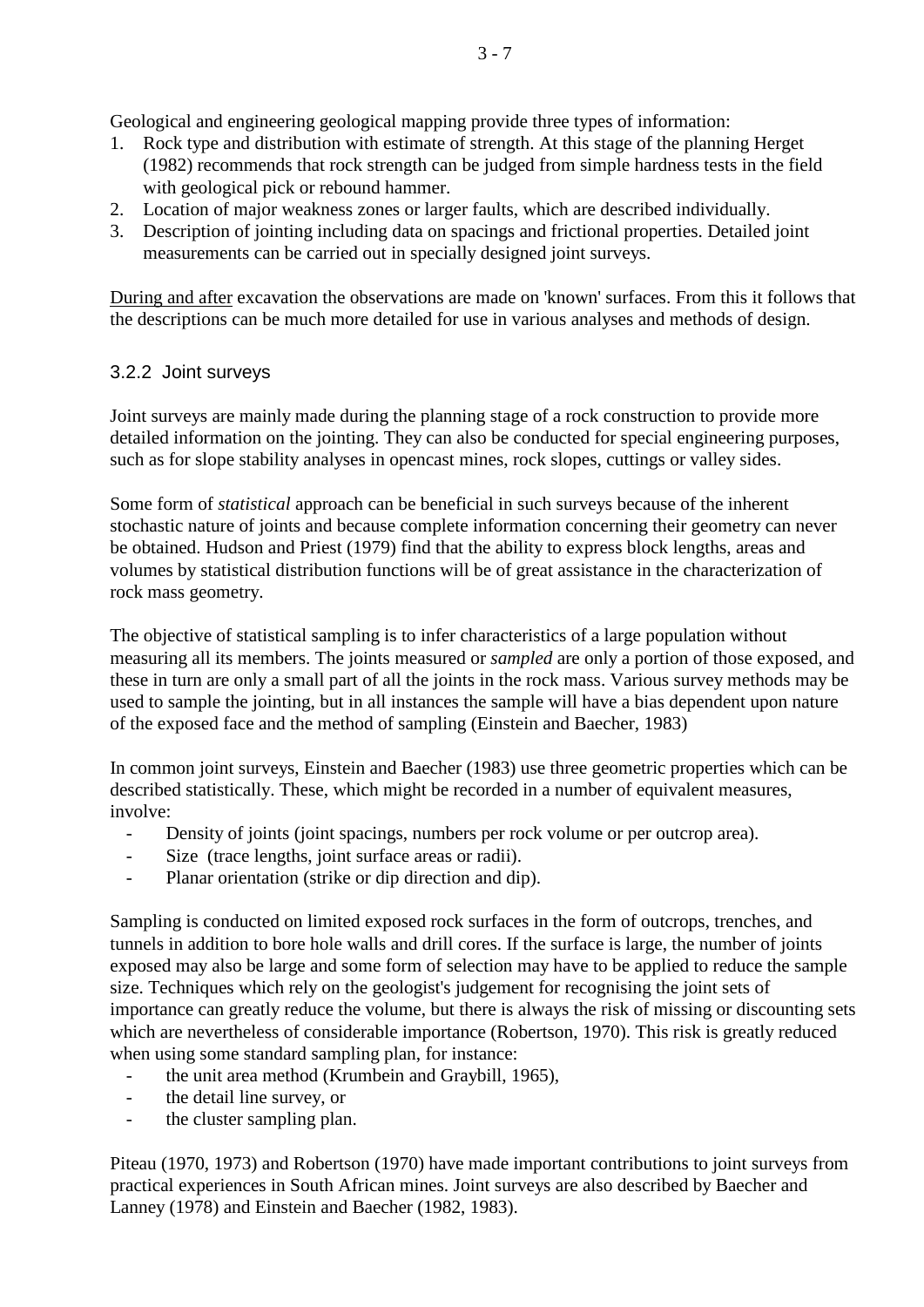No joint survey can furnish complete information about all joints present in a body of rock, but a properly conducted survey can furnish data which have a high probability of approximating the orientation, spacing and condition of these joints (Terzaghi, 1965).

### 3.2.3 Core drilling

The recovery of core by diamond drilling is used to obtain geo-information from volumes of rock masses that cannot be observed. The drilling technique or the problems of obtaining high core recovery of good quality is not outlined here, but rather the value of the information gained from this type of field investigation is described. It is one of the most important methods of sub-surface exploration. The information from drill cores can greatly improve the results from outcrop mapping, and can also preferably be used to improve knowledge of the underground when combined with geophysical measurements (Hoek and Brown, 1980; Hoek, 1981). Drilling from the surface or probing ahead of an advancing heading is the most effective means of collecting information of the rock mass condition.

The purpose of a core drilling investigation can be to:

- Confirm the geological interpretation.
- Obtain information on the rock types and their boundaries in the rock mass.
- Obtain more information of the rock mass structure.
- Study ground water conditions.
- Provide material (samples) for rock mechanics testing and petrographic analyses.

In "hard rocks" dominated by discontinuities core drillings are often carried out to study certain larger faults or weakness zones which are assumed to determine the stability and ground water conditions of the opening. The bore holes will, however, also give additional information where they penetrate the adjacent rock masses.

Considering the very high cost of good quality core recovery, Hoek and Brown (1980) comment that it is invariably worth spending a little more to provide for good routine core examination and carefully prepared reports with high quality photographs of the cores before they are placed in storage. A method for improved core description is presented in Appendix 3.

Kikuchi et al. (1985) have described the use of a bore hole television camera to observe joint location and orientation, joint aperture, and presence of joint filling, i.e. information from bore holes can be gained without obtaining cores.

#### *3.2.3.1 Limitations and deficiencies in core logging*

Core drilling results are not necessarily typical of the overall rock mass (Terzaghi, 1965). The jointing density measured along a bore hole through a rock mass is often quoted as a single figure, yet the value can depend significantly on the orientation of the line through the rock mass (Hudson and Priest, 1983). The amount of variation that could be expected along bore holes or scan lines in different directions is a function of the jointing geometry, particularly the degree to which the joints tend to be orientated in certain preferred directions. In general, rock masses with a few joint sets will exhibit much greater jointing variation than those with many sets. Also Deere et al. (1969) described that it is usually difficult to obtain an accurate estimate of the joint spacing or the fracture spacing on the basis of exploratory borings.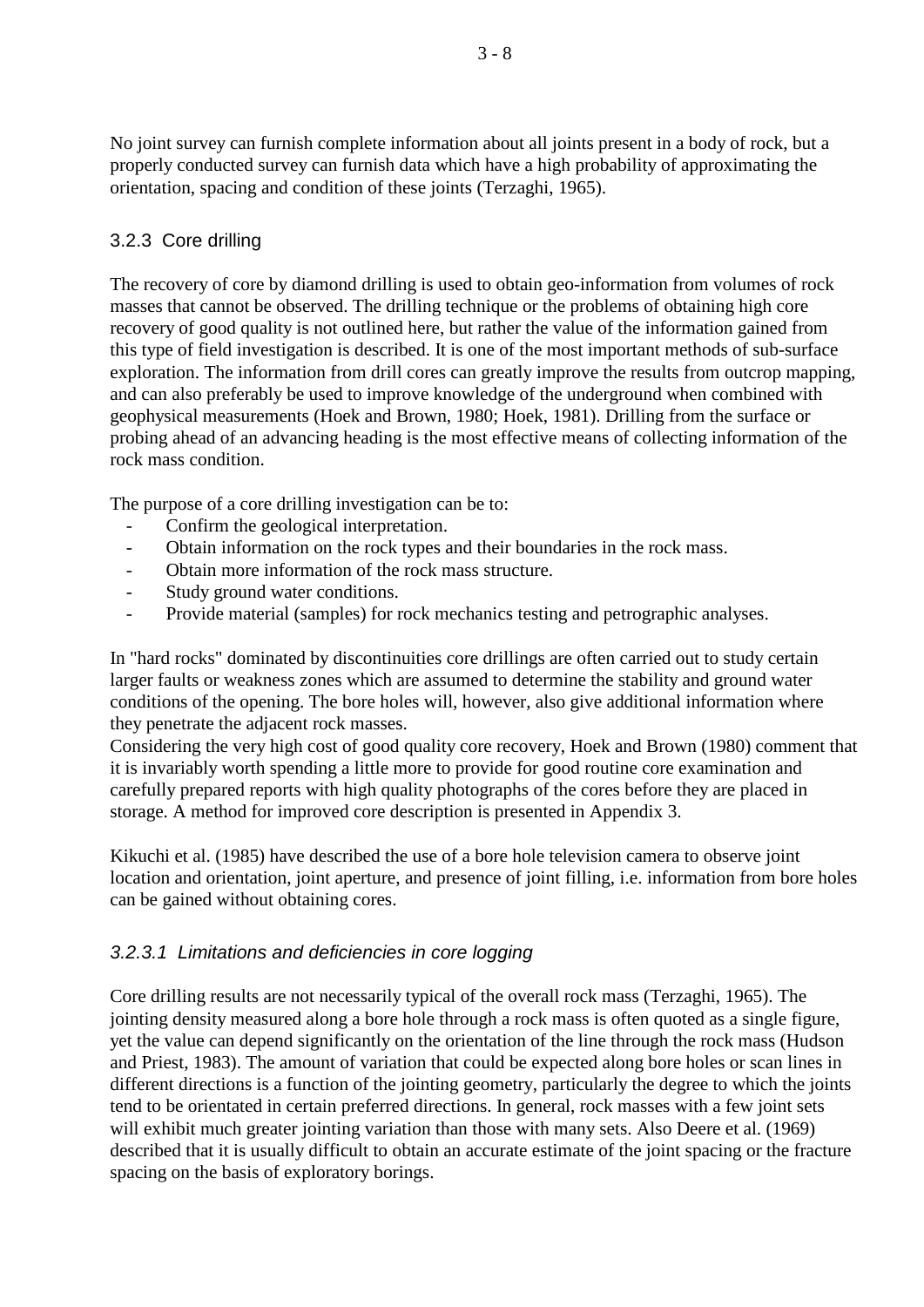Lugeon or water pressure tests in bore holes can yield information of ground water conditions. The measurements can, however, be markedly influenced by single joints, and the results can therefore be misleading. There are also often uncertainties connected with the execution of the test, for instance leakage through the packer. This is especially true for double packers.



Fig. 3-5 Only a very small part of the joint plane can be observed in a drill core.

It has long been desirable to use bore hole data alone as the basis for rock mass classification without the need for additional tests in adits or pilot tunnels. As a result of the availability of more advanced coring techniques, such as directional drilling and oriented core sampling as well as both bore hole and core logging procedures, bore hole data are of increasingly better standard. Knowing the deficiencies associated with bore holes mentioned above, such data - except where several differently orientated bore holes are drilled - can seldom provide enough relevant data; a combination of data from bore hole and observation of exposed rock surfaces form the best input for rock mass classification, rock design and rock engineering.

Merritt and Baecher (1981) point out another limitation with core drilling: the problem of reliably identifying faulting or shear zones in drill cores. *"Post construction analyses of boring logs at power plant sites indicate that the likelihood of recognizing even many inch wide faults in boring logs is extremely small."*

Section 3.8 in Appendix 3 and Section 4 in Appendix 4 outline how information obtained from drill cores can be improved by better quality core logging, but still the quality of the data found is limited due to spatial variability of rock masses and the fact that a bore hole only represents one dimension, see Fig. 3-5.

# 3.2.4 Geophysical measurements

The high cost of sub-surface exploration by core drilling or by excavation of exploratory adits or shafts, results in that the use of these investigations is generally limited. Geophysical methods can often be used to supplement the information from such explorations.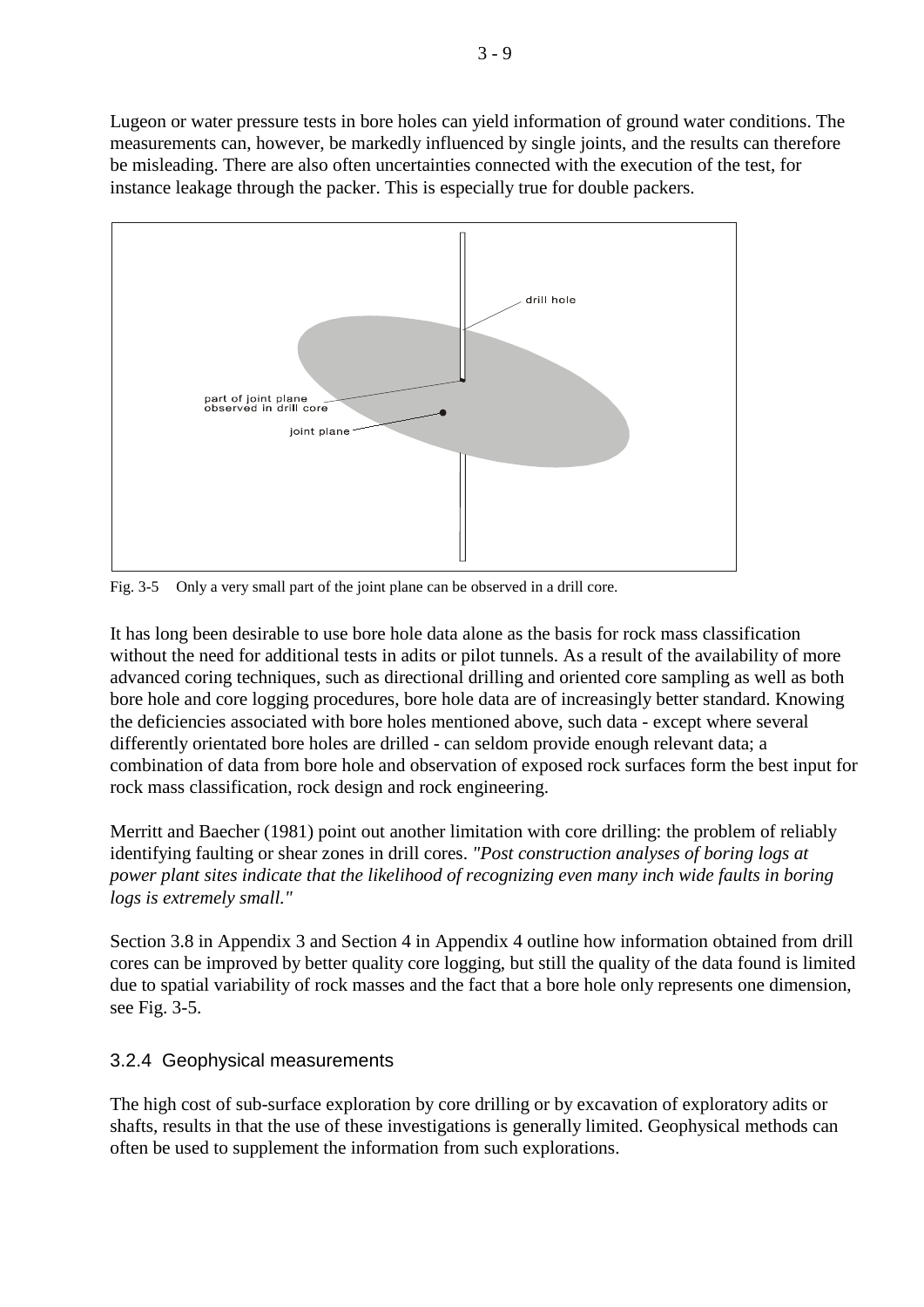Of the different geophysical methods for rock mass investigation the seismic methods and crosshole tomography seem most promising in delivering useful information of rock mass features. Seismic methods will not give satisfactory results in all geological environments (Hoek and Brown, 1980). When geological conditions are suitable, seismic methods can give valuable information on the structural orientation and configuration of rock layers and on the location of major geological discontinuities such as weakness zones and faults.

In addition to structural settings the data provided by refraction seismic measurements may also be used to estimate the jointing density. This is further described in Appendices 3 and 5. McFeat-Smith et al. (1986) mention an example where a seismic refraction survey provided the most cost-effective solution for locating zones of adverse tunnelling ground in Hong Kong's igneous rock and densely populated terrain.

# 3.2.5 Exploratory adits and shafts

The unreliability of projecting geological information obtained from surface mapping and core drillings can be such that excavation of an adit or a shaft to provide access to the rock mass for more detailed information at the site may be required. Such investigations are used for detailed information of the rock mass conditions in the actual area. The characterization is carried out from observations of the excavated surfaces. Special characteristics or properties may be measured by large-scale field tests.

When surface exposure is limited, or when it is considered that those outcrops - which are available - have been severely altered by weathering, the excavation of a trench or a shaft is sometimes advisable (Hoek and Brown, 1980).

# 3.2.6 Laboratory and field tests

These tests are generally carried out for more specific measurements of individual properties of a rock or a rock mass. Some of the tests are made for investigation of inherent properties, other are for stress or deformation measurements. A special part of such tests is connected to control of deformations in excavations or slopes.

Many of the large field tests are very expensive. They can be performed in exploratory adits or shafts before project construction or in tunnels or caverns during construction. As a consequence, the value of results found from such tests should be carefully weighted against the costs (Franklin, 1970).

Laboratory testing methods for rock material are generally well established and testing techniques have been recommended by the International Society for Rock Mechanics (ISRM) and the American Society for Testing and Materials (ASTM).

There are sometimes doubts about the reliability of many of the tests and how their results can be applied. Nieto (1983) mentions, for example, that *"a surprising number of in situ testing programmes in intrusive igneous rock and high-grade metamorphics give values of static modulus ranging between 7 and 14 GPa using bearing plates, and between 41 and 55 GPa using flat jacks"*.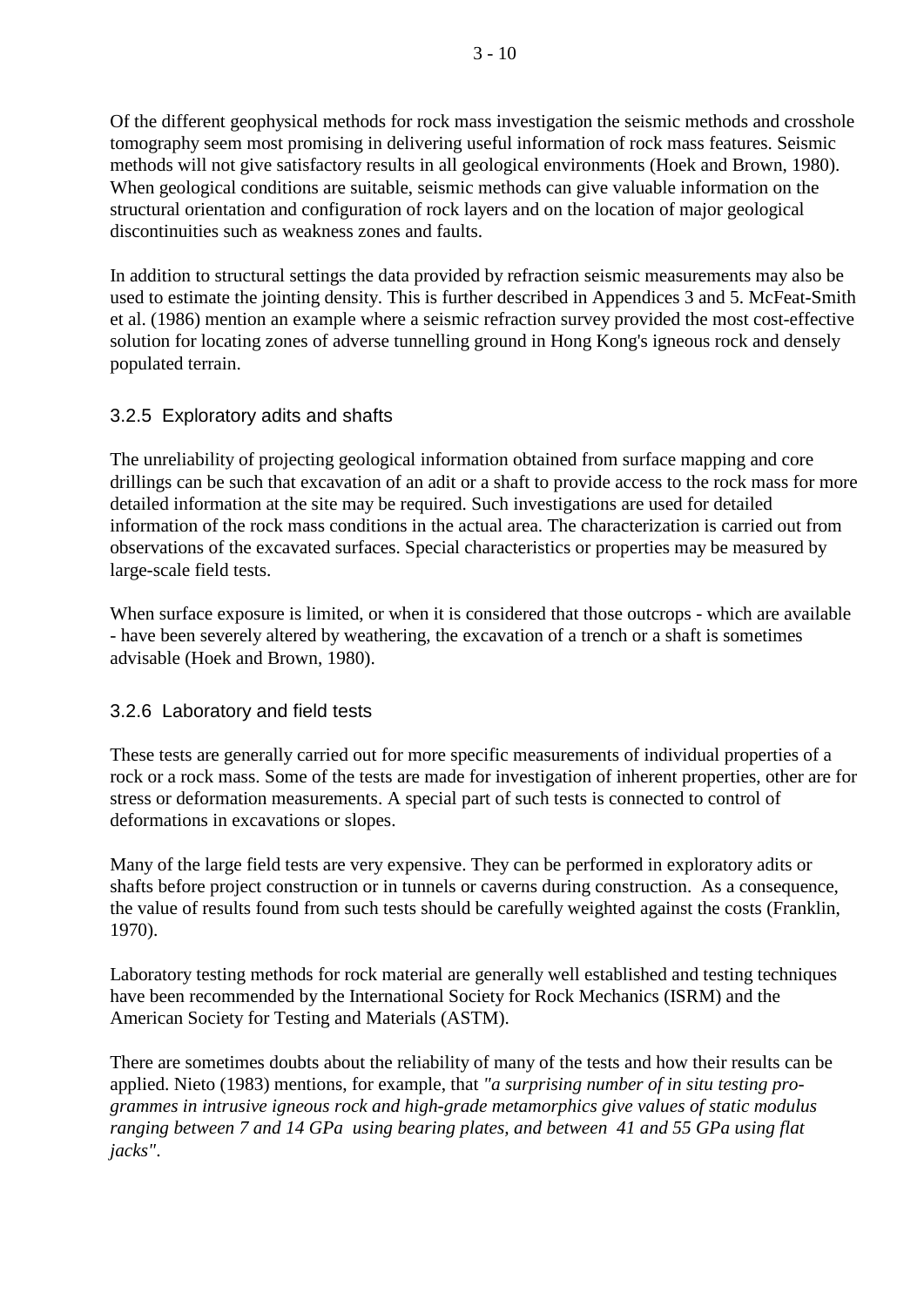#### 3 - 11

### **3.3 UNCERTAINTIES AND ERRORS IN GEO-DATA COLLECTION**

*"In thinking about sources of uncertainty in engineering geology, one is left with the fact that uncertainty is inevitable. One attempts to reduce it as much as possible, but it must ultimately be faced. It is a well recognized part of life for the engineer. The question is not whether to deal with uncertainty, but how?"* Herbert H. Einstein and Gregory B. Baecher (1982)

In connection with this section the following expressions need an explanation:

*Uncertainty* or lack of absolute sureness, in geology means that observations, measurements, calculations and evaluations made are not reliable. The consequences are that the use of geological data often may involve some kind of guesswork.

*Error* is defined as the difference between computed or estimated result and the actual value.

A *bias* is the difference between the estimated value and the true value of a statistic obtained by random sampling. For example, R. Terzaghi (1965) pointed out that joints sub-parallel to an outcrop have less chance of being sampled than joints perpendicular to an outcrop. This is a bias in sampling for orientation.

Einstein and Baecher (1982) have defined three main sources for uncertainties and errors in engineering geology and rock mechanics:

- 1. Innate, spatial variability of geological formations, where wrongly made interpretations of geological setting may be a significant consequence. This has been outlined in the beginning of this chapter.
- 2. Errors introduced in measuring and estimating engineering properties, often related to sampling and measurements.
- 3. Inaccuracies caused by modelling physical behaviour, including incorrect type of calculations or models.

In any engineering study, one can never know what has been left out of an analysis. Thus, in addition to the three major uncertainties above, there is also uncertainty due to *omissions*. The real world has variations and properties that can never entirely be included in a characterization or an analysis. According to Einstein and Baecher (1982) most of the major failures of constructed facilities have been attributed to omissions.

Some of the features in rock masses, which determine the quality of geo-data, are mentioned earlier in this chapter. Consequently, they contribute to uncertainty. In this section, additional basic factors causing uncertainties and errors are outlined.

#### 3.3.1 Uncertainties caused by spatial variability of rock masses

The geological subsurface is spatially variable in that it is composed of different materials which are stratified, truncated, and in other ways separated into more or less discrete zones. It is also spatially variable in that within an apparently homogeneous body, material properties vary from point to point. While with sufficiently many observations this variability can be precisely characterized, the number of observations is usually limited. Thus, uncertainty remains concerning material properties or classification at points not observed.

The variability can be such that a construction in rock, within short distances, may encounter the most diverse conditions. It is nearly impossible to uncover all the important variations by present-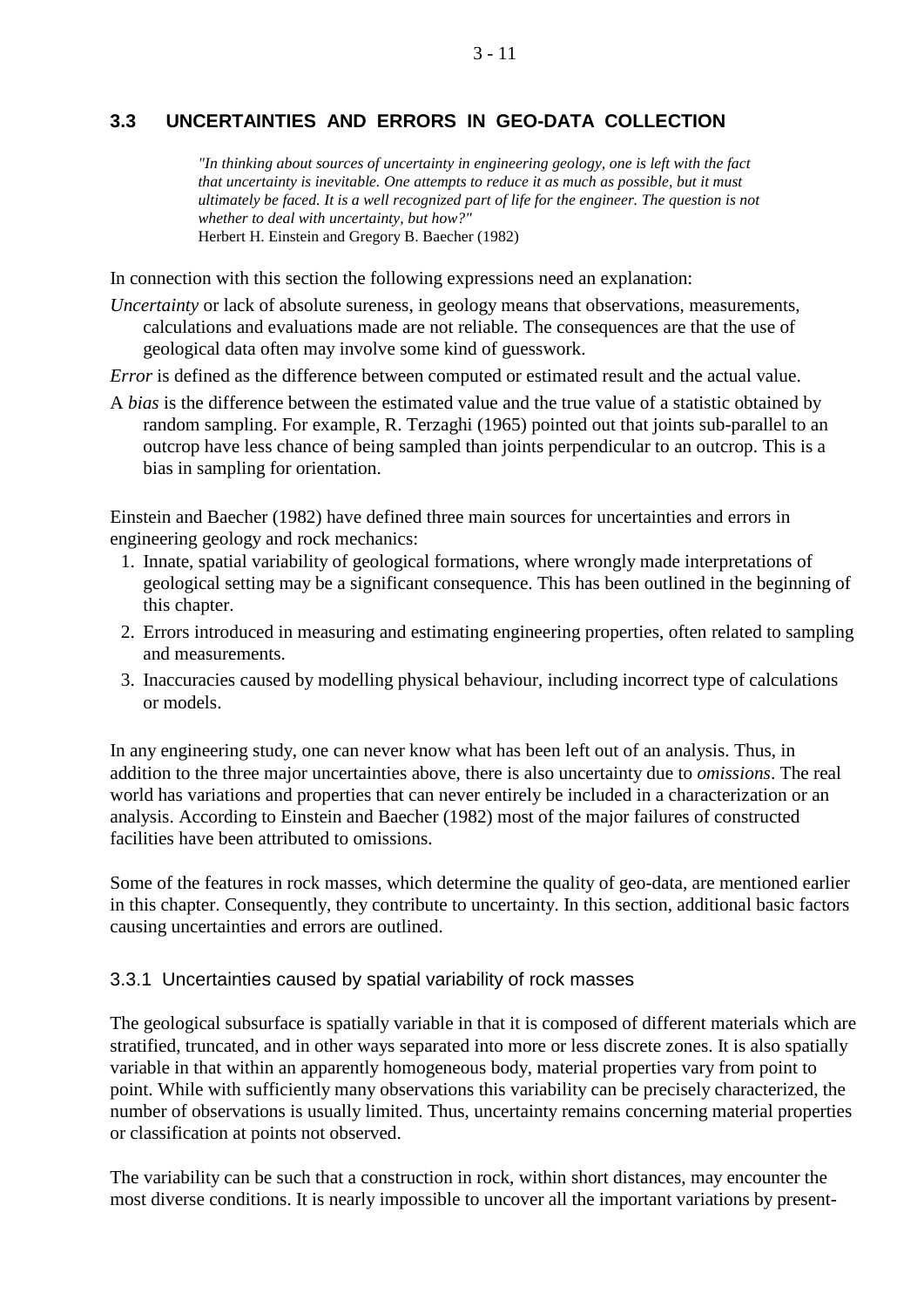day exploration techniques. A large number of case histories attest to the frequency with which unexpected conditions occur, often with disastrous results. A larger part of these unexpected events have been caused by wrong geological interpretation, i.e. how the main geological structures are distributed below the surface (Merritt and Baecher, 1981). From this it is clear that the quality of the geological interpretation is vital for characterization of the rock masses at the construction site before construction. Where the geological interpretation is wrong or incorrect, it follows that the assumed rock mass characterization is equally wrong - however good the description of the observed rock masses is.

Error from the geological variability can never be avoided; it can, however, be reduced by the use of well experienced geologists with extensive knowledge of the geology in the actual region, and also by directing specific, appropriate investigations towards possible key geologic structures that may occur.

#### 3.3.2 Measurement errors

The division of errors described by Krumbein and Greybill (1965) is used to explain inconsistencies in repeated measurements of the same quantity. They have outlined four kinds of measurement error commonly recognized or associated with the observer, the instrument, the operational definition, and the measurement process itself, namely:

- *Gross errors*, attributable mainly to blunders on the part of the observer, are usually large in magnitude and irregular in occurrence. They may result from momentary inattention, and when subsequently noted, the observation may be discarded by the observer.
- *Systematic errors* arise when measurements tend to be consistently either too large or too small. They may be produced by a miscalibrated instrument, but they also occur from such external conditions as atmospheric moisture (in air-drying a sediment, for instance)
- *Errors of method* occur when there is a discrepancy between the conceptual definition of the quality to be measured and the operational definition used to make the measurement. The quantification process in geology gives rise to many situations in which errors of method may occur.

When measurement processes are free of the errors listed above, there still remain fluctuations in the numerical values obtained by repeated measurement of the same object. These are *unpredictable deviations* or *random errors*, which in the long run may be compensating, in that positive and negative deviations tend to balance each other, so that the average value of the numbers tend to approach the 'true value'.

Farmer and Kemeny (1992) show that, apart from a few simple physical property tests, virtually none of the methods used in rock testing give reliable data. The main reason for inadequacy in test results - which is accepted in most engineering design in rock - can be explained by the complex and variable composition and structure of rocks and rock masses.

Another significant measurement error is associated with the angular measurement of dip and strike. This error varies with the inclination of the joint, increasing as the joint tends to be horizontal. For flat-lying structures of the order of  $5 - 10^{\circ}$ , where the horizontal line of projection is extremely limited, such as for joint in a tunnel wall, Robertson (1970) has experienced that the measured strike may vary as much as  $\pm 20^{\circ}$ . For attitude measurements of planar features, Friedman (1964) estimates accuracy of  $\pm 1^{\circ}$  for dips greater than 70° and  $\pm 3^{\circ}$  for inclinations of 30 - 70°. The latter estimates may apply to mapping of large surface outcrops, but not to observations of limited dimensions such as in tunnels.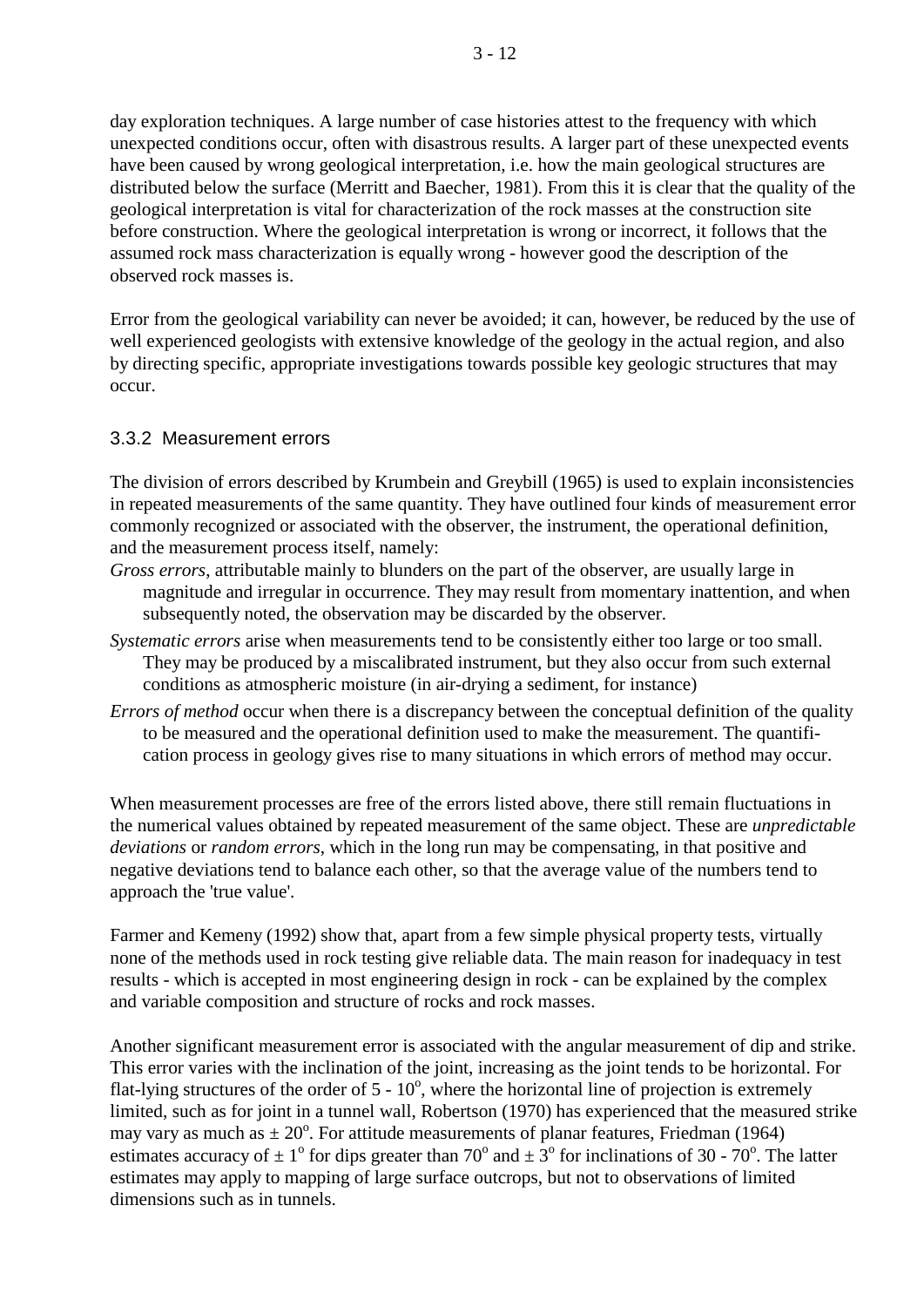Ewan et al. (1983) reports from an interesting investigation carried out in the Kielder aqueduct tunnels, UK, to see the reproducibility of joint spacing and orientation measurements:

Three 10 m long scanlines were set up in each of the three rock types: sandstone, mudstone and limestone. On each scanline 6 experienced observers recorded the position and the orientation of each joint (less than 15 m long), see Fig. 3-6.

|            |                     | OBSERVATIONS ALONG WALL |  |  |  |                |   |   |   |   |  |   |   |   |                |
|------------|---------------------|-------------------------|--|--|--|----------------|---|---|---|---|--|---|---|---|----------------|
| Observer   | number<br>of joints | 0                       |  |  |  | $\overline{2}$ | 3 | 4 |   | 5 |  | 6 | 8 | 9 | $10 \text{ m}$ |
| <b>MDR</b> | 18                  |                         |  |  |  |                |   |   |   |   |  |   |   |   |                |
| JT         | 21                  |                         |  |  |  |                |   |   | Ш |   |  |   |   |   |                |
| <b>GHA</b> | 19                  |                         |  |  |  |                |   |   |   |   |  |   |   |   |                |
| GW         | 17                  |                         |  |  |  |                |   |   |   |   |  |   |   |   |                |
| <b>DAB</b> | 20                  |                         |  |  |  |                |   |   |   |   |  |   |   |   |                |
| <b>VJE</b> | 17                  |                         |  |  |  |                |   |   |   |   |  |   |   |   |                |

Fig. 3-6 Position of joints recorded by different observers on one of the scanlines (modified from Ewan et al.)

By comparing the results of the measurements carried out by the 6 persons it was found that:

- The variation in the number of joints recorded by different observers along any one scanline varied considerably. The ratio between the highest and lowest number of joints recorded was as high as 3.8 , but with a mean of about 2. (The maximum number of joints along a scanline was 37.)
- The average maximum error in measurement of joint orientation was  $\pm 10^{\circ}$  for dip direction and  $\pm 5^{\circ}$  for dip angle.

The fact that different observers did not identify joints at the same position underlines the difficulty of interpretation of joints and jointing.

Piteau (1973) mentions that since many joints are highly undulating and the scale of the tunnel or observation area often is much smaller than that of the joint, measurements of both strike and dip may be extremely erroneous, depending where the joint is measured. Piteau has further observed that man-made cracks from blasting in open pit mines probably involve less than one per cent of the joints recorded. Löset (1992) has, however, experienced a significant impact from blasting on the amount of rock support in a partly blasted, partly full face bored tunnel. The influence from blasting may lead to higher values of the degree of jointing, joint length and joint continuity being recorded.

A more serious error may come in outcrops from joints developed by the effect of weathering. Extrapolating data from weathered outcrops should, as mentioned earlier in Section 3.1, be done carefully.

In addition to the errors mentioned above significant errors may be introduced by the characterizations caused by poor definitions and/or personal interpretations.

A complete description of joints is difficult because of their three-dimensional nature and their limited exposure in outcrops, borings or tunnels. According to Dershowitz and Einstein (1988), the ideal characterization of jointing would involve the specific description of each joint in the rock mass, exactly defining its position and geometric and mechanical properties. This is not possible for a number of reasons, among others: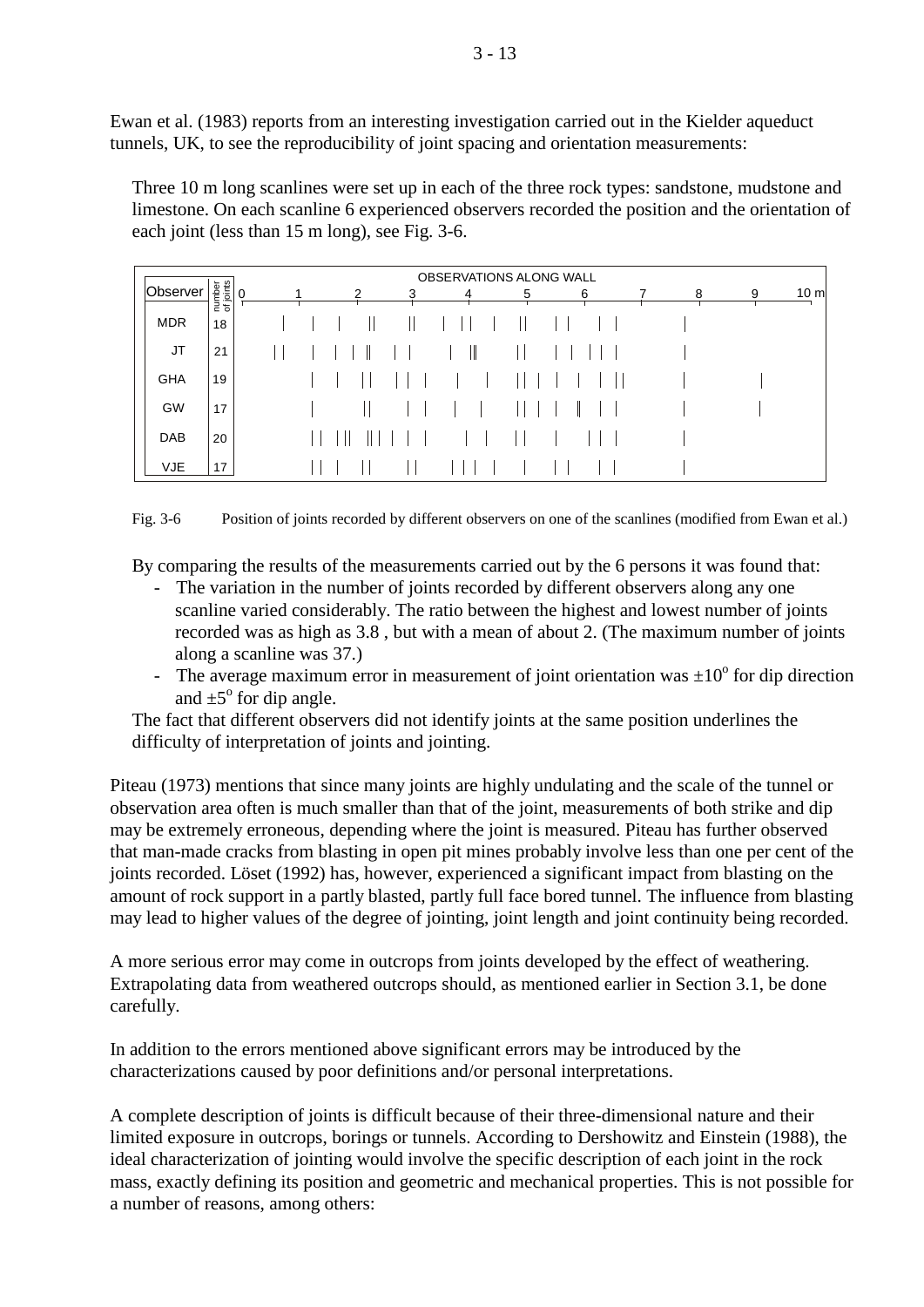- 1. The visible parts of joints are limited, for instance to joint traces only, and thus prevent complete observation.
- 2. Joints at a distance from the exposed rock surfaces cannot be directly observed.
- 3. Direct (visual or contact measurements) and indirect (geophysical) observations have limited accuracy.

For these reasons joints in the rock mass are usually described as an assemblage rather than individually. The assemblage has a stochastic character in that joint characteristics vary in space.

Joints show great variation in properties and some of the most significant errors due to selection of joints to be characterized are according to Robertson (1970):

- Small joints are often disregarded.
- Very large fracture surfaces may be measured more than once.

- Joints almost parallel to the foliation or bedding may be overlooked.

Baecher and Lanney (1978) have confirmed similar trends from their studies.

#### 3.3.3 Model uncertainties

Models used in assessments of rock mass behaviour are mainly based on theory and/or empirical relations. As they are simplifications of reality, modelling errors are introduced. Modelling errors are caused by errors in the theory assumed to apply to physical processes, boundaries and initial conditions which must be chosen, errors introduced by numerical or mathematical approximations, and important factors left out of the model. Sometimes, of course, modelling errors in predicting engineering performance and modelling errors in estimating material properties, partially compensate (Einstein and Baecher, 1982).

#### **3.4 SUMMARY**

As most of the geo-data collection is based on observations - either on outcrops, on tunnel surfaces or on drill cores - it is important to know whether the condition of the rock mass observed is representative, see Table 3-2. Some of the main parameters that determine the mechanical properties of a rock mass have been listed in Table 3-3 along with various possibilities to collect them.

As a result of possible errors, many of the measurements and tests used in rock mechanics, while useful in identifying rock behaviour characteristics and in empirical comparisons of rock behaviour, have limited use in design (Farmer and Kemeny, 1992).

The great spatial variability and great volumes involved result in that only a limited number of measurements can be made. The subsurface must, therefore, be described by a limited number of imprecisely known parameters. Interpretations and extrapolations that are made to work out the geological setting may introduce considerable uncertainties. Also, the fact that horizontal and other features, which do not outcrop, may be overlooked, adds to these errors.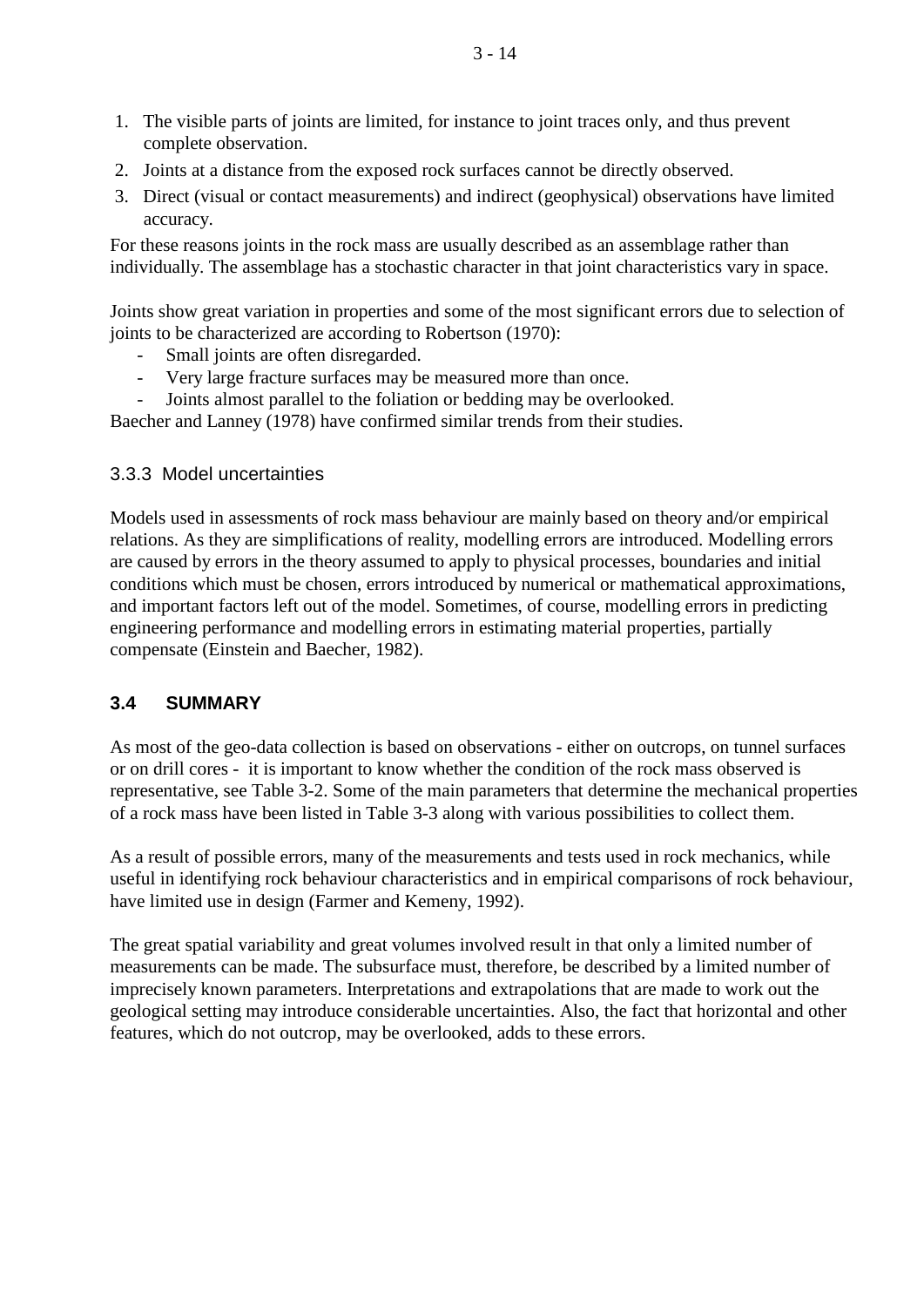#### TABLE 3-2 POSSIBLE FEATURES THAT REDUCE INFORMATION AND QUALITY IN SURFACE OBSERVATIONS

| <b>FEATURES THAT MAY REDUCE MEASURE-</b><br><b>MENT OR INTERPRETATION QUALITY</b>                                                                                                                 | <b>CONSEQUENCES FOR THE MEASUREMENTS</b>                                                                                                                             |
|---------------------------------------------------------------------------------------------------------------------------------------------------------------------------------------------------|----------------------------------------------------------------------------------------------------------------------------------------------------------------------|
| <b>Observations in outcrops:</b><br>- loose material, vegetation, water, snow, or ice<br>which cover the rock surface;<br>- weathered rocks occur in the outcrop (but not<br>deeper underground). | No or limited area of exposed rocks for<br>observations<br>The rock conditions observed are different from the<br>$\sim$<br>conditions in deeper located rock masses |
| Observations in excavated cuttings, trenches,<br>adits, etc:<br>- weathered rocks occur in the surface (but not<br>deeper)                                                                        | the rock conditions observed are different from the<br>conditions in deeper located rock masses                                                                      |
| Observations in deep located underground<br>openings:<br>- the surface has been covered by mud, shotcrete or<br>other remedial (before geological mapping)                                        | the cover hides the rock conditions for<br>observation                                                                                                               |

#### TABLE 3-3 INFORMATION ON CHARACTERISTIC ROCK MASS PARAMETERS OBTAINED FROM VARIOUS POSSIBILITIES OF DATA COLLECTION.

|                                                                                                                                                                               | <b>DATA COLLECTED FROM</b>   |                                                                          |                                                   |                                                                |                                                        |  |  |  |  |  |
|-------------------------------------------------------------------------------------------------------------------------------------------------------------------------------|------------------------------|--------------------------------------------------------------------------|---------------------------------------------------|----------------------------------------------------------------|--------------------------------------------------------|--|--|--|--|--|
| <b>ROCK MASS</b><br><b>PARAMETER</b>                                                                                                                                          | <b>DRILL</b><br><b>CORES</b> | <b>ADITS</b>                                                             | <b>UNDER-</b><br><b>GROUND</b><br><b>OPENINGS</b> | <b>OUTCROPS</b>                                                | <b>REFRACTION</b><br><b>SEISMIC</b><br><b>PROFILES</b> |  |  |  |  |  |
| <b>Rocks</b><br>- distribution of rocks<br>- sample for strength tests                                                                                                        | X<br>$\mathbf{x}$            | $\mathbf{x}$<br>$\mathbf{x}$                                             | $\mathbf{x}$<br>X                                 | x/(x)<br>x/(x)                                                 |                                                        |  |  |  |  |  |
| Joints and jointing<br>- joint spacing<br>- joint length<br>- orientation<br>- waviness<br>- smoothness<br>- filling or coating                                               | (x)<br>(x)<br>(x)/x          | X<br>(x)<br>$\mathbf{x}$<br>$\mathbf{x}$<br>$\mathbf{x}$<br>$\mathbf{x}$ | X<br>(x)/x<br>X<br>X<br>$\mathbf{x}$<br>X         | $\mathbf{x}$<br>x/(x)<br>X<br>$\mathbf{x}$<br>x/(x)<br>$(x)/-$ | (x)                                                    |  |  |  |  |  |
| <b>Faults and weakness zones</b><br>- persistence<br>- orientation<br>- thickness of zone<br>- gouge material                                                                 | (x)                          | (x)<br>(x)/x<br>$\mathbf{x}$                                             | X<br>$\mathbf x$<br>X                             | (x)<br>(x)<br>$(x)/-$                                          | (x)                                                    |  |  |  |  |  |
| here is:<br>parameter or task can be measured<br>$\mathbf X$<br>parameter or task may partly or sometimes be measured<br>(x)<br>not possible to measure the parameter or task |                              |                                                                          |                                                   |                                                                |                                                        |  |  |  |  |  |

From the foregoing it has been found that the following features may cause uncertainties, and errors and hence reduced quality of rock mass characterizations:

- The spatial occurrence, variations and large volume of the material (i.e. rock masses) involved in a rock construction.
- The geological interpretation, on which the characterizations are based.
- How the investigations are performed.
- Uncertainties connected to the joints measured, as they may only be a portion of the joints exposed which are considered to be representative of the joints within the entire rock mass.